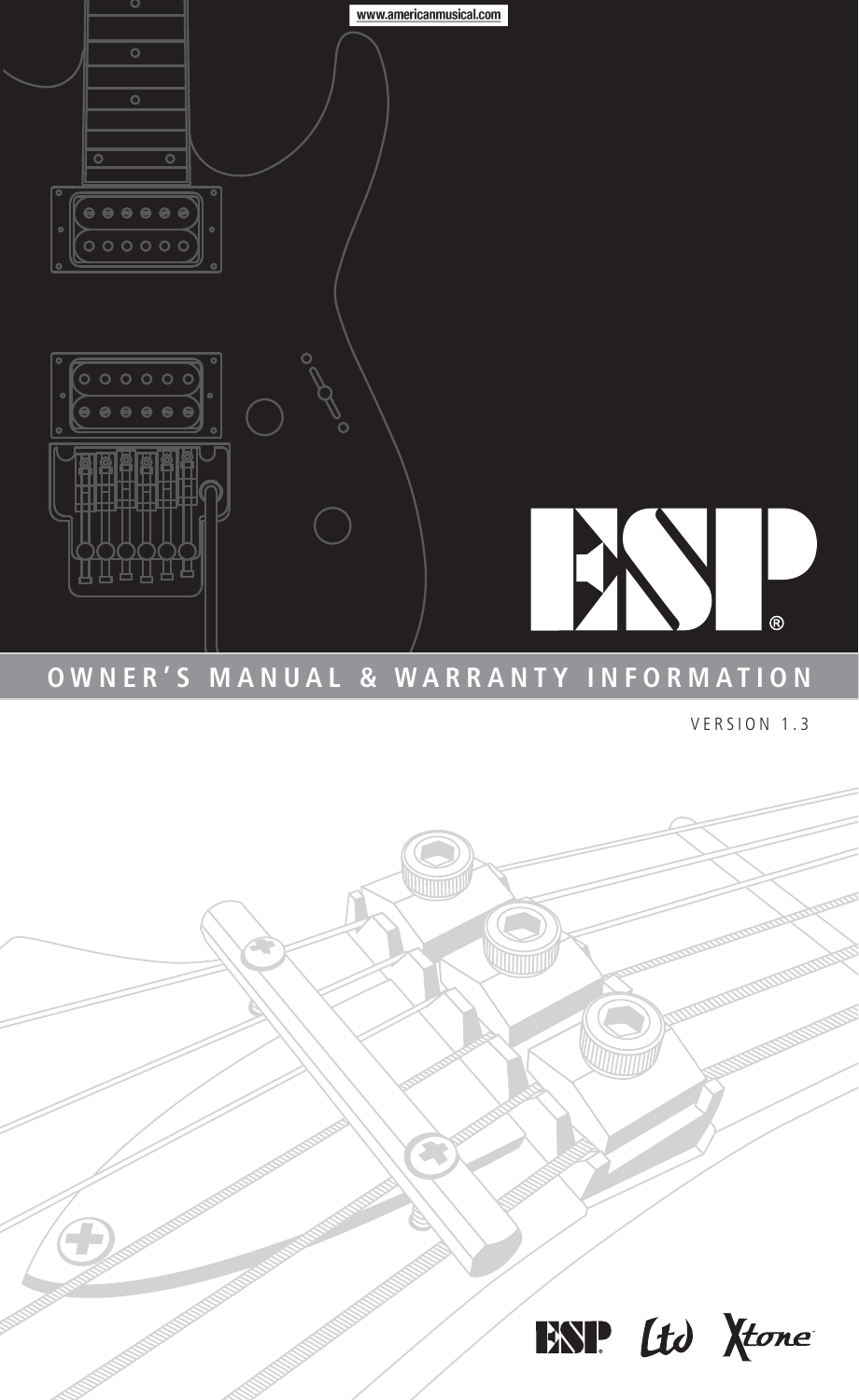

# **O W NER ' S M A N U A L & W A R RAN T Y I N F O R M A T I O N**

VERSION 1.3

Congratulations on your new purchase and thanks for making ESP your instrument of choice! ESP has been recognized for its high quality standards and meticulous craftsmanship since the company was founded in 1975. Every ESP instrument is inspected thoroughly by our quality control technicians prior to shipping to your local dealer.

All ESP instruments are covered by our limited lifetime warranty so you can rest assured that your new instrument will bring you many years of enjoyment.

Please take a few moments to read through this manual. It will provide you with answers to many of your questions as well as inform you about the care and maintenance of your new instrument.

### **CONTENTS:**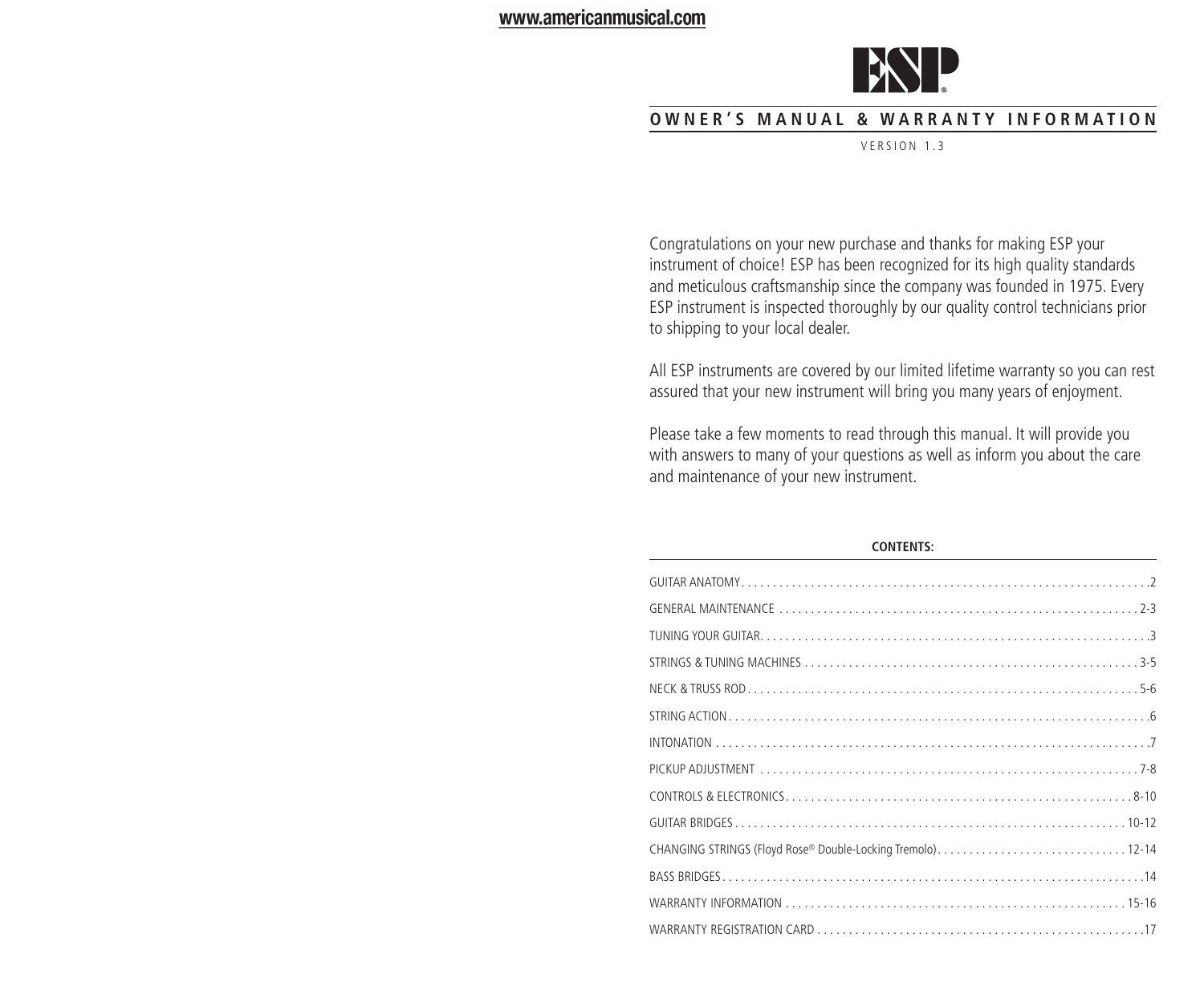# **GUITAR ANATOMY**

- 1. Tuning Key
- 2. Tuning Post
- 3. Truss Rod Cover
- 4. String Retainer
- 5. Nut (Locking)
- 6. Fingerboard
- 7. Frets
- 
- 9. Neck Pickup
- 
- 11. Pickup Selector
- 
- 
- 
- 14. Controls
- 15. Bridge (Tremolo)
- 16. Pivot Studs
- 17. Tremolo Arm
- 18. Strap Button
- 19. Headstock
- 20. Neck
- 21. Neck Bolts / Neck Heel
- 22. Neck Plate
- 23. Body
- 
- 25. Control Cavity
- 
- 26. Battery Compartment

## **GENERAL MAINTENANCE**

Your ESP instrument is built to give you many years of satisfaction. Please keep in mind that keeping your instrument functioning properly will require periodic care and maintenance. Follow the simple maintenance guidelines outlined below to make sure your instrument continues playing properly and looking its best. Note: Although your instrument has been inspected by our quality control team, ESP highly recommends that you take your guitar to a qualified repair shop for an initial setup to be performed. As every player may have their own setup preferences matched to their playing style, this will ensure that your guitar works best for you.

## **Cleaning**

Cleaning your guitar regularly is one of the best ways to maintain the finish and prolong string life. Clean your guitar after each use, making sure to wipe the fingerboard and strings as well as any of the plated parts such as tuners, pickups, bridge etc. Make sure to remove all perspiration, as it can lead to corrosion and rusting in metal hardware and strings. We recommend that all metal bridge parts be thoroughly cleaned and lubricated each time when changing strings to prevent corrosion and rusting caused by perspiration. For gloss-finished surfaces, such as the body, back of neck, and headstock, we recommend using any type of polish formulated specifically for musical instruments. Use lightly with a soft guitar polishing cloth or cotton rag. Using any other type of cloth will most likely scratch the finish on your instrument. Do not use any solvents or abrasive cleaners! Note: To clean a satin finish, use a dry cloth and simply wipe lightly to remove any dust or build-up.

## **Accessories**

Be careful when using plastic, vinyl or synthetic leather guitar straps; guitar stands and wall hangers that use surgical rubber tubing or any other accessories that may touch your instrument's finish. These materials may react with or cause damage to the finish on your Instrument. Before using any guitar strap with your guitar, make sure the strap buttons and your strap are both secure when connected. A wooden guitar body can only withstand so much force with the factory strap button screws and is intended for use under normal playing conditions. If you intend to subject your guitar to more physical force than normal playing conditions, you may want to use larger or longer screws. If you do decide to change your strap buttons or screws, make sure the new buttons are installed correctly to avoid damaging your guitar (we suggest having a qualified repair technician do this for you). Note: Any damage as a result of strap button failure or damage that occurs from changing your buttons will not be covered under the ESP limited lifetime warranty.

## **Fingerboards**

Rosewood and ebony fingerboards contain natural oils that may dry out over time. Sharp or protruding fret edges as well as a lighter appearance in the color of the fingerboard may be indications of dry wood. In either case, you may restore the wood to its original luster and prevent It from drying out by applying some lemon oil periodically. Remove all the strings, then apply a small amount of the oil to a clean lintfree cloth. Rub the oil into the entire fingerboard (only a small amount is needed). Wipe the fingerboard immediately to remove excess oil using a clean lint-free dry cloth.

### **Storage**

When not playing your quitar, keep it in its case. If you don't own a case, we strongly recommend purchasing an ESP hardshell case or gig bag. Using a case will offer the best possible protection against damage and will keep your instrument from gathering dust, which makes it harder to clean. Keep your guitar tuned to pitch under normal playing and storage situations. If you plan to store your guitar for a long period of time, or when traveling by air, loosen the strings to relieve some of the tension, but don't remove them (One or two turns of each tuning key will be plenty). Always store your guitar at room temperature. Avoid exposing your guitar to any extremely hot, cold, damp, or dry conditions. NEVER leave your guitar in a hot or cold car or trunk–This will most likely cause severe damage to your guitar! Note: Damage to your instrument caused by neglecting or subjecting your instrument to extreme temperatures will not be covered under the ESP limited lifetime warranty.

## **TUNING YOUR GUITAR**

Tune your instrument using the tuning keys to raise or lower the pitch. Note: On a guitar with a locking tremolo system, you must first loosen the locking nut before you can adjust the tuning with the tuning machines. Although locking tremolo systems have fine tuners located on the bridge, they only allow limited (fine) tuning. Counter-clockwise rotation of the tuning keys will raise the pitch of the string while clockwise rotation will lower the pitch of the string you are tuning. Tune your guitar starting with the lowest to highest strings. After you have done this once, go back and double-check the tuning again. On some instruments you will have to do this a few times, especially if the strings are new or you have a guitar with a floating tremolo bridge. Tuning one string may affect the other strings and it is necessary to recheck the tuning until all strings are staying at the desired pitch. Note: New strings tend to stretch and detune until they settle. It is a good idea to stretch the strings when you have just put on a new set. Do this after the initial tuning by bending notes and physically stretching each string by pulling away from the fingerboard (be careful no to pull too hard as you may break a string that way). After thoroughly stretching the strings repeat the tuning process. Note: For standard guitar and bass tunings please refer to the chart under factory string gauges.

## **STRINGS & TUNING MACHINES**

We strongly recommend that you change your strings fairly often. If you play daily, we recommend that you change your strings every 1 or 2 weeks. A new set of strings will sound clear and precise, while an old set will sound dull and can produce unusual buzzing and dead notes. If you notice that your strings have become dirty, discolored, or produce an unusual buzzing or dull sound, then it is definitely time to put a new set of strings on your guitar. Always check your new strings and make sure they are smooth and free of defects before installing them. If there are any irregularities, such as kinks, twists, or any other manufacturing defects, they will cause buzzing and untrue notes as well as sound distortion. We recommend replacing one string at a time, so that all the tension is not taken off of the neck. This will make it easier to re-tune and setup the neck. If your guitar has a double-locking tremolo, please refer to the section on re-stringing those models.

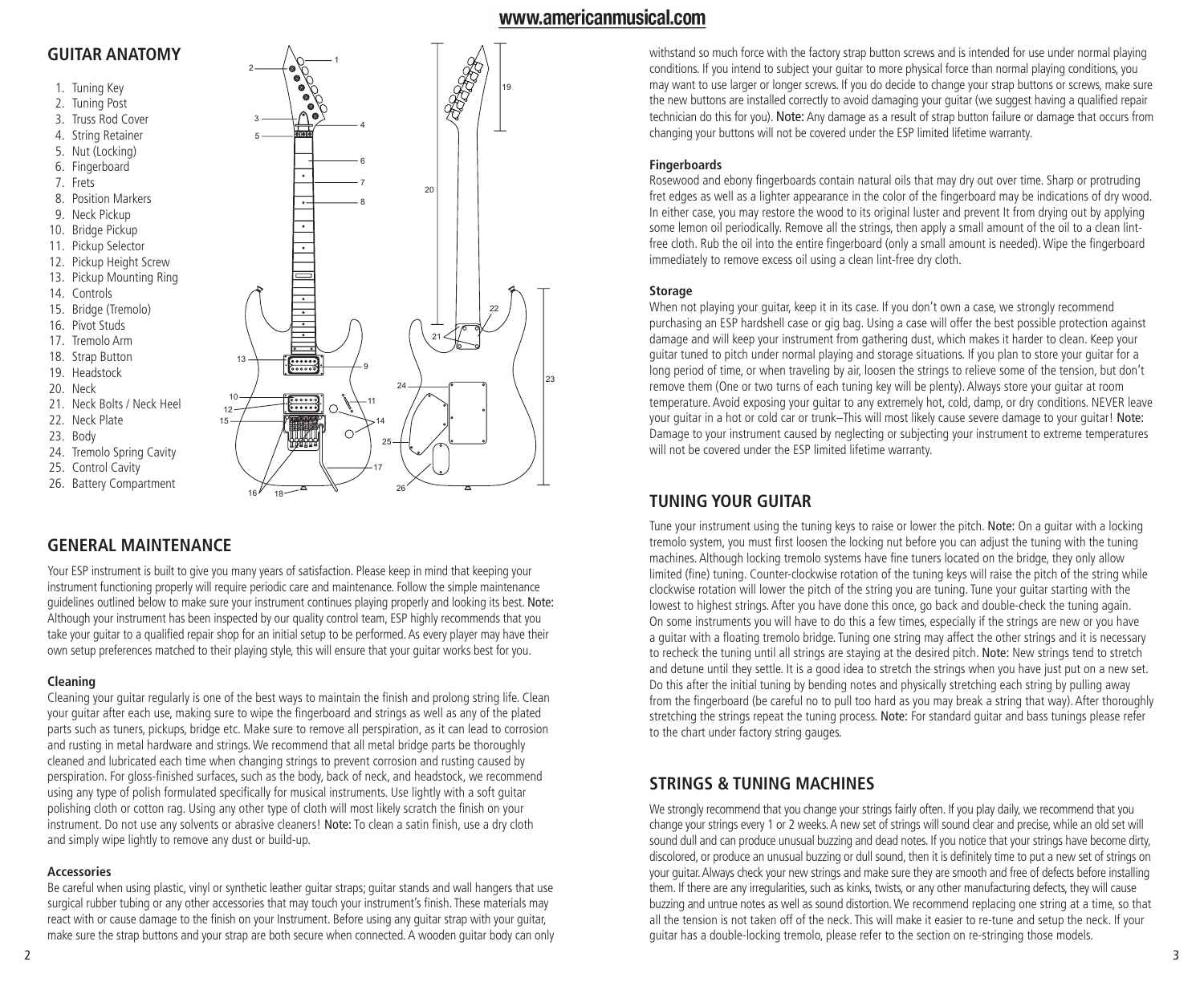## **String Gauges**

ESP guitars are strung with the following gauges at our factory. Using the same gauge will probably save you some time in setting up and re-tuning your instrument after you change the strings. Note: String gauge is a matter of preference, and some players will be more comfortable using a different gauge than provided, especially when using alternate tunings. If you wish to change to a heavier gauge of strings, please consult a qualified repair technician to do this for you - using a heavier string gauge will require re-slotting the nut, adjusting the truss rod and changing other settings and should only be done by a qualified repair technician.

|                         | <b>Factory String Gauges &amp; Tunings</b> | $W = Wound, P = Plain$           |
|-------------------------|--------------------------------------------|----------------------------------|
|                         | String Gauge (Low to High)                 | Tuning (Low to High)             |
| 6-str quitar w/trem     | 42/32/24/16/11/9                           | E/A/D/G/B/E                      |
| 6-str quitar non-trem   | 46/36/26/17/13/10                          | E/A/D/G/B/E                      |
| 7-str quitar & baritone | 56/46/36/26/17/13/10                       | B/E/A/D/G/B/E                    |
| 8-str quitar & baritone | 68/56/46/36/26/17/13/10                    | F#/B/E/A/D/G/B/E                 |
| 6-str baritone          | 56/46/36/26W/17/13                         | B/F/A/D/F#/B                     |
| 6-str acoustic          | 52/42/32/24W/15/11                         | F/A/D/G/B/F                      |
| 4-str bass              | 105/85/65/45                               | F/A/D/G                          |
| 4-str bass (Detuned)    | 130/110/90/70                              | B/F/ A/D                         |
| 5-str bass              | 125/105/85/65/45                           | B/E/A/D/G                        |
| 6-str bass              | 125/105/85/65/45/30                        | B/E/A/D/G/C                      |
| 8-str bass              | 90/40, 70/35, 55/25, 40/20P                | E/A/D/G w/doubled octave strings |

### **Stringing Your Guitar or Bass**

When winding strings on to the tuning machine post, always wind them tightly and evenly to avoid any slipping than can occur if there are any gaps. Always use at least 2 or 3 winds around the post starting from top to bottom. As a rule of thumb, use about and extra 5cm (2 inches) of slack when restringing a guitar and about 8cm (3 inches) of slack when restringing a bass. For unwound, or plain strings, follow the diagram (Figure 1) detailing how to install these strings on to the post to prevent them from slipping.



Figure 1: Stringing Plain Strings

- 1. Insert end of string into tuning post (make sure to leave enough slack for a few wraps around the post).
- 2. Wrap end of string clockwise around post and under the string where it goes into the post (counterclockwise when stringing tuners on treble side of headstock).
- 3. Pull end of string tight over itself making a sort of knot (end of string may then be bent down and cut off cleanly near knot).
- 4. Tune to pitch, making sure the wraps wind neatly down the tuning post.

For tuning machine posts where the string must be inserted into the post (most bass tuners), the strings must be cut to length in advance. Use a pair of string cutters and make sure to cut them long enough to give enough wraps around the posts. (If you're not sure, then it's better to guess longer than shorter. You can always cut more length off of the end of the string, but you can't add any length once you've cut it).

Note: Strings are always wound clockwise around the posts on the bass side and counter-clockwise around the posts on the treble side of headstock.

Note: If you have locking tuners on your guitar (Figure 2), then you don't have to put any winds on the post. Simply cut or loosen the old string and loosen locking pin by turning thumbwheel counter-clockwise. Remove old string and feed new string through posthole. Tighten thumbwheel clockwise to lock the pin on to the string. Tune the string to pitch without any wraps on the post and cut off excess string. Note: Do not remove thumbwheel or use pliers to tighten/loosen locking tuning machines. Note: If you have Gotoh locking tuners there is no thumbwheel located on the backside of tuner. To string the guitar, simply feed string through and tune as normal and string post will lock automatically. Tuner lock may be loosened at the top of string post by using a straight screwdriver or small coin (counterclockwise on bass side of headstock / clockwise on treble side of headstock).



Figure 2: Stringing Locking Tuners with Thumbwheel

## **Tuning Machine Adjustment**

Most ESP guitars have adjustable tuning machine heads. Many times, these parts can loosen after time, so it is a good idea to check the tension when changing strings. If you ever need to change the tension or feel of a tuning machine head, simply tighten (clockwise) or loosen (counter-clockwise) with a small Phillips or flathead screwdriver (Figure 3). This screw should be snug, but be careful not to overtighten, as it is easy to strip the threading on the screw.



Figure 3: Tuner Tension

## **NECK & TRUSS ROD**

All ESP instruments have an adjustable truss rod located inside of the neck. The function of a truss rod is to provide adjustment against the string tension on the neck. The following are the most common reasons why a truss rod adjustment might be needed: changing string gauge, changing tuning, environmental changes such as heat or humidity. Your guitar will operate poorly if the truss rod is not adjusted properly, so it is important to be able to recognize when your neck needs a truss rod adjustment. Truss rod adjustment should be performed periodically in order to keep your guitar playing properly. Adjusting the truss rod is the first step when setting up an instrument to play properly. You should always do the truss rod adjustment before setting string action, as adjusting the truss rod will affect the height of the strings.

Note: Most all ESP guitars are built with two-way adjusting truss rods. An ordinary truss rod may be loosened to the point where there is no more adjustment in the counter-clockwise direction. In most cases, this means replacing the neck or using heavier string gauges to bring the neck back to where it is not back-bowed. This will never happen with your guitar since it has a two-way adjusting truss rod.

#### **Adjusting The Truss Rod**

**Checking Neck Bow**

To adjust the truss rod, first locate the truss rod access at the headstock (Figure 4) or end of neck by body joint (Figure 5), remove the truss rod cover, and insert the correct size allen wrench (4mm) or pipe wrench (8mm) to adjust. Turn counter-clockwise to loosen and clockwise to tighten.

Note: If your truss rod nut access is not visible, it is possible your instrument has it located inside of the neck pocket (Figure 6) – this will require the neck to be taken off of the body to adjust the truss rod.

Note: Truss rod adjustments should only be performed by a qualified technician. Improperly adjusting or over adjusting the truss rod can result in damage to the guitar neck and is not covered under the ESP limited lifetime warranty.

Correct truss rod adjustment is determined by the amount of bow or

position and check the low E and high E strings using the following method (Figure 7). With your fretting hand, hold down the string at the first fret. Now with your picking hand thumb, fret the same string at the area where the neck joins the body (around 16th fret). While holding both sections of the string in place, stretch your index finger of your picking hand as far as possible into the middle area of the neck (frets 7-9) and tap the string down to the frets. The amount of distance that the string is travelling to reach the frets is the amount of bow that is in the neck (you may also use feeler gauges to measure this distance, but it's not necessary). It is desirable to have a slight amount of bow, but not too much. About .3 mm - .5 mm (.010" - .020") is usually plenty of bow. Having too much bow will cause excessive buzzing in the center area of the neck and will cause the strings to be farther



#### Figure 4: Truss Rod at Headstock

relief that is in the neck. To check neck bow, hold your guitar in playing

Figure 5: Truss Rod by Body Joint



Figure 6: Truss Rod Inside Neck Pocket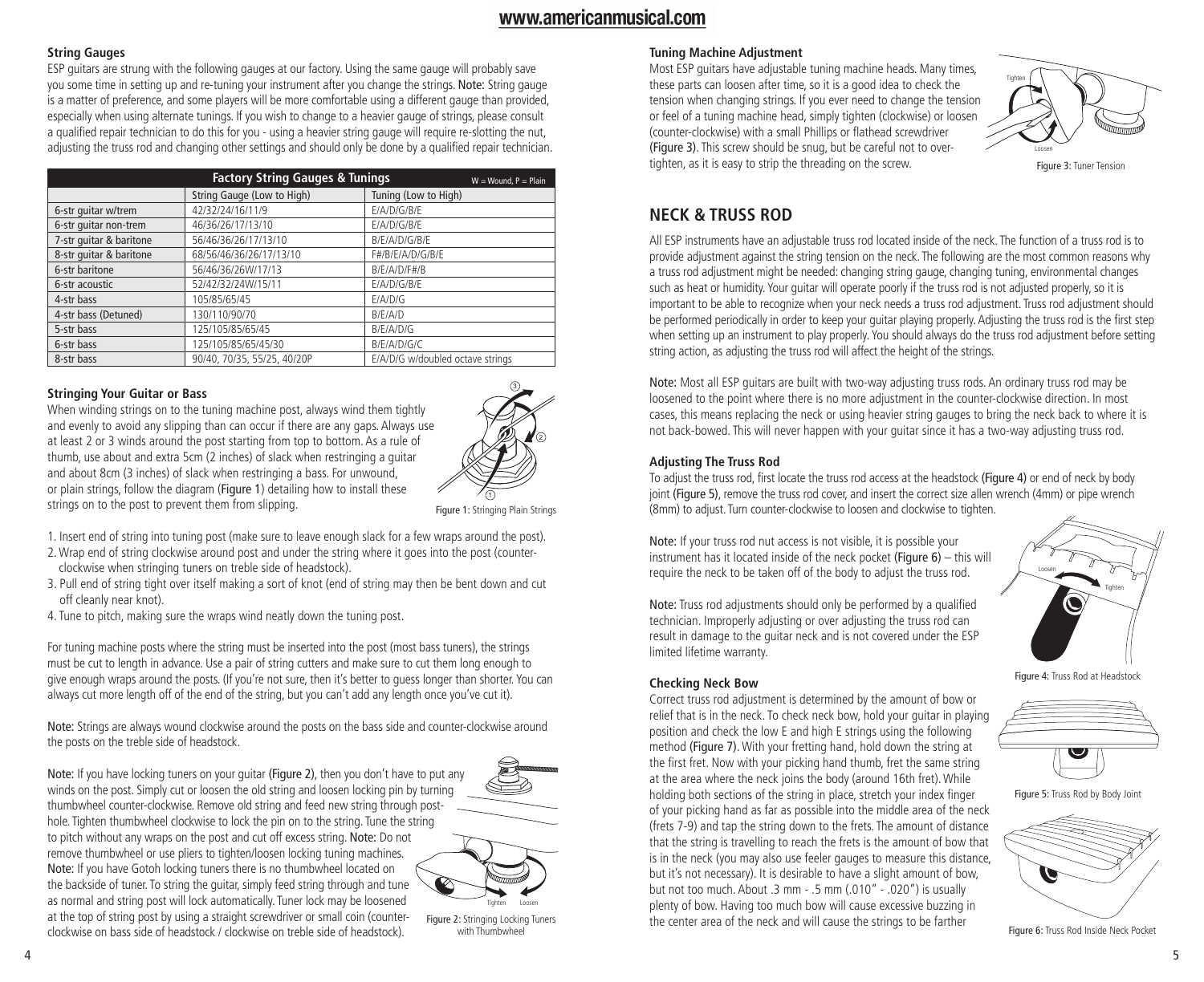away from the frets in that area making it harder to play. Having too little bow or backbow to the neck will cause excessive buzzing on open notes and fretted notes near the nut area, and will bring the action down too low across the entire fretboard.



Once you have determined the amount of bow that is in the neck, then adjust the truss rod accordingly (Figute 8). Loosen the truss rod (counter-clockwise) if your neck is backbowed. Tighten the truss rod (clockwise) if your neck is underbowed (too much bow). Note: Loosen no more than 1/4 turn, then tune and recheck neck bow until your neck is properly adjusted.



## **STRING ACTION**

String action (or height) refers to the distance between the strings and the frets (Figure 9). This distance is measured at the 12th fret and is measured from the top of the fret to the bottom of the string on both the high and low outside strings.



The string action is set on every instrument before it is shipped to authorized ESP dealers. However, there are many factors that can affect the string height and cause it to change. The main factor is usually a change in temperature and/or humidity. Since our instruments ship through different climates to their final destination, your guitar may need to be readjusted in order to bring it back to ESP factory specs. Other factors that affect string action include changing string gauge and/or tuning. High string action will make your guitar difficult to play, while low string action will cause excessive buzzing and unclear notes. If your guitar needs string action adjustment, find your particular bridge system and locate the height adjustment screws to properly adjust your guitar. You will need an accurate 6-inch steel rule to properly measure this distance.

Note: Make sure you have properly tuned your guitar and adjusted the truss rod before adjusting the string height, as having to redo these adjustments will significantly change the height of the strings.

Note: Setting your string action lower than factory settings may result in buzzing or rattling, and is not recommended. If you are experiencing excessive buzzing or rattling, please consult with a qualified repair technician, or double-check your neck adjustment and string heights.

Refer to the following recommended ESP factory string height settings for your guitar or bass.

| <b>Minimum String Action Heights</b> |                   |                    |  |
|--------------------------------------|-------------------|--------------------|--|
|                                      | <b>Bass Side</b>  | <b>Treble Side</b> |  |
| Guitars                              | 2.0 mm (5/64")    | $1.5$ mm $(1/16")$ |  |
| Baritones / 7-str                    | 2.5 mm (3/32")    | $1.5$ mm $(1/16")$ |  |
| 8 String Guitar / Baritone           | 2.8 mm (7/64")    | $1.5$ mm $(1/16")$ |  |
| <b>Acoustics</b>                     | $3.2$ mm $(1/8")$ | 2.0 mm (5/64")     |  |
| 4-str basses                         | 2.8 mm (7/64")    | 2.0 mm (5/64")     |  |
| 5/6/8-str basses                     | $3.2$ mm $(1/8")$ | 2.0 mm (5/64")     |  |

Note: Changing string gauges may require setup adjustments for truss rod, tremolo, action, and intonation.

## **INTONATION**

Intonation on a guitar refers to how well the guitar plays in tune with itself when the same note or chord is played on a different area of the fretboard. Proper intonation is achieved by adjusting the length of each string at the string saddle (located on the bridge) to compensate for different string gauges, tunings, heights, and string material. By moving each string saddle to the correct location, your guitar will sound more in tune when you play across different areas of the fretboard.

Intonation is set by comparing the fretted note at the 12th fret to the open harmonic at the 12th fret and adjusting the string saddle to make these two notes equal. (To get the 12th fret harmonic, lightly place one of your fretting hand fingers directly over the 12th fret, resting your finger against the string and pick that string normally with your picking hand.) The 12th fret is the exact center point of the guitar's scale length (distance measured from nut to intonation point at bridge) and by adjusting the saddle for each string you are essentially fine-tuning that string to its optimum position (Figure 10). Find out what type of bridge is on your guitar and locate the intonation adjustment screws to adjust the saddle location. Make sure you have tuned your guitar and adjusted the truss rod and string action before you start with intonation, as it should be the last step in the setup process.

Using an electronic tuner, play the 12th fret harmonic note. Now, play the fretted note at the 12th fret. If the fretted note is sharp, move the string saddle back (away from the neck). If the fretted note is flat, move the string saddle forward (towards the neck). On some guitars you may need to loosen the string first before moving the saddle. After you have adjusted the saddle, retune the string and repeat this process until you are able to match the fretted note with the harmonic.



Figure 10: Intonation

Note: Use even pressure when fretting the notes during intonation adjustments so that all your strings are intonated according to the same level of pressure during fretting. This will result in a more accurate intonation when you are finished.

## **PICKUP ADJUSTMENT**

All magnetic pickups used in ESP guitars are adjustable. Raising or lowering a pickup will increase or decrease the amount of output from your guitar for that pickup. Pickup heights should be adjusted so that both pickups are at about the same volume level compared to each other (this is how we adjust the pickups from the factory). However, you may want to change the height of the pickups in order to achieve a different output level for each pickup. Since the pickups are magnetic it is important not to adjust them too close to the strings. If a pickup is too close to the strings, it will affect the vibration of the strings and could result in oscillating or wavering notes, extra fret buzzing, and distortion. If you notice these problems, lower the pickup until the notes ring true. Use a small screwdriver to adjust the pickup height (there will usually be 2 height adjustment screws for each pickup - one on the bass side and the other on the treble side).

Note: Some instruments have pickups with adjustable pole pieces that allow you to adjust the individual output levels of each string.

The following are maximum bridge pickup heights as set at the ESP factory. Pickup height is measured from the top of the pickup to the bottom of the string while holding down the strings to the fretboard at the last fret. Keep in mind that pickup heights are not meant to be at an exact level or specification for correct operation of your instrument. Each player can set their own pickup heights according to their desired output levels.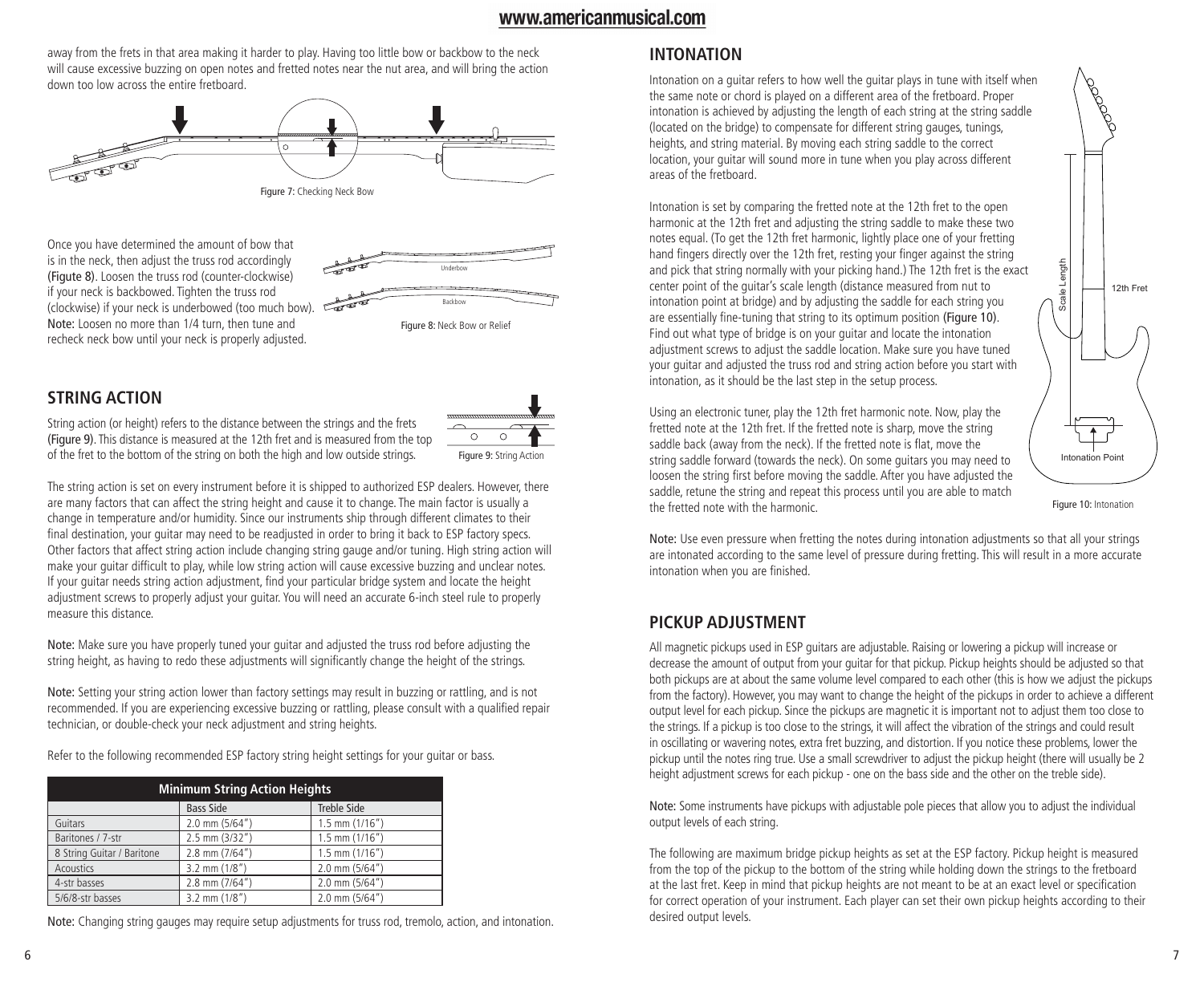|             | <b>Maximum Bridge Pickup Heights</b> |                    |
|-------------|--------------------------------------|--------------------|
|             | <b>Bass Side</b>                     | Treble Side        |
| Guitars     | $2.5$ mm $(3/32")$                   | $1.5$ mm $(1/16")$ |
| <b>Bass</b> | $3.5$ mm $(9/64'')$                  | $2.5$ mm $(3/32")$ |

Note: Active pickups have less magnetic pull and may be adjusted closer to the strings than passive pickups.

## **CONTROLS / ELECTRONICS**

The following are some brief descriptions of the basic electronic controls and terminology. For more specific information on your exact model please refer to the control layouts and diagrams (Figure 12) or visit our website at www.espguitars.com.

Note: Most control knobs are easily tightened or removed by using a 2.0mm allen wrench or flathead screwdriver to adjust the set screw on the side of the knob. If a knob becomes loose, you should first remove the knob and check the control to make sure It Is properly tightened to the body before re-tightening the knob onto the control shaft. A loose control shaft can easily be tightened using any adjustable wrench. You will need to remove the electronics backplate and hold the control from the back of the guitar while tightening the nut from the top of body. This will ensure that you do not move the controls or damage / break any of the wire connections.

### **Volume Control**

Controls the master output level of the guitar. Turning the knob clockwise will increase the volume while turning counter-clockwise will decrease the volume. Some instruments will have multiple volume controls in which case, you'll find there's a volume control for each pickup. Note: In the case of multiple volume controls, when either volume control is turned off and the pickup selector switch is in the middle position w/ both pickups on, the entire signal of the instrument will be turned off.

#### **Tone Control**

This adjusts the high frequencies present in the signal coming from your guitar. With the knob turned fully clockwise, all frequencies are present. Turning the knob counter-clockwise decreases the high frequencies.

### **Output Jack**

This is where the output signal of the guitar is sent to the amplifier by plugging in any standard 1/4" guitar cable. Most output jacks are located near the bottom corner of the guitar below the electronics cavity. Note: If your guitar or bass has active electronics, you should always remove your cable after playing. Leaving your cable plugged into your instrument will drain the battery.

Note: If your jack ever comes loose, do not tighten it without first removing the jackplate and securing the inside of the jack, otherwise you may break the wires causing your guitar to lose output.

### **Pickups**

The pickups on your guitar turn the string vibrations into an electronic signal that is sent to your amplifier. Pickups are made up of magnets and coils of wire. There are 2 types of magnetic pickups used in most electric guitars - Single Coils and Humbuckers. A Single Coil pickup is made up of only 1 coil of wire and generally has a weak output. Due to its construction, a single coil will be noisy since it cannot block hum and RF interference. Humbuckers on the other hand are in fact "hum-cancelling" because of their construction using 2 coils side by side. The signals from each coil are combined in a certain way that cancels the hum and RF interference that is common with single coil pickups. Humbuckers generally have a higher output signal compared to single coils.

### **Pickup Selector Switch**

The selector is used to switch between different pickups or combinations of pickups (on guitars with two or more pickups). Pickup selector switches are either 3-way slotted, 3-way toggle, or 5-way slotted (Figure 11).



Series: combination of coils in full output (this is traditionally how most humbucking pickups are wired).

Parallel: combination of coils wired to reduce output and simulate a single coil, yet still remain hum-cancelling.

Note: On some guitars with 2 pickups and no standard switch, a push-pull volume control is used to select between the pickups (in this case, each pickup can only be turned on by itself-there is no position in which both pickups are on at the same time).

#### **Passive Electronics**

Passive pickups and controls do not use a battery. They are considered standard electronics because there is no manipulation of the signal from the pickup other than decreasing the volume or high frequencies (nothing is added to the tone).

### **Active Electronics**

Active pickups and circuits use power (9-volt alkaline battery) to manipulate the signal coming from the pickups. Some systems may use a passive pickup in conjunction with an active preamp or EQ section. Any combination will result in the output level of the guitar being considered Active or "Low Impedance". If you have active electronics or pickups in your guitar or bass, make sure your amplifier has an input labeled "LOW" or "ACTIVE". Using a standard input on an amplifier could result in unwanted distortion, as the signal will overpower the amplifier's input section. You should change your battery if your guitar or bass sounds distorted, has a weak signal, or no output at all. Always use a high quality alkaline battery for maximum performance out of your active electronics. To locate your battery, remove your battery compartment plate on the back of your guitar using a regular Phillips screwdriver (In some cases, you may need to remove the electronics backplate If you do not have a separate battery compartment). Note: Battery life for each active component ranges from 625-3000 playing hours. Generally, your battery life will be less with the more active components you have.

Note: Active pickups do not require a bridge ground connection - a wire usually connecting the bridge or part of bridge system to the back of the volume or tone controls. If you notice a loose wire not attached, this most likely is the bridge ground and is normally installed in the guitar but not connected to the ground (back of volume or tone control) with active pickups.

### **Push-pull/Push-push Coil Tap**

Usually located on a volume or tone control - by pushing or pulling up on the knob, the switch will be engaged. When in the "up" position, one coil from the pickup will be turned off making the output now about half of the original signal. Since the pickup is now a true single coil, it is normal for it to have more noise (hum) because the pickup is no longer a humbucking pickup.

#### **Balance Control**

Instead of a selector switch, it is traditional for basses to have a balance control with a center detent. This controls which pickup's output is being sent to the amp. In the center position, both pickups are at full volume. Turning clockwise will select the neck pickup while turning counter-clockwise will select the bridge pickup. With a balance control you can blend between pickups to get a certain tone or pickup combination desired.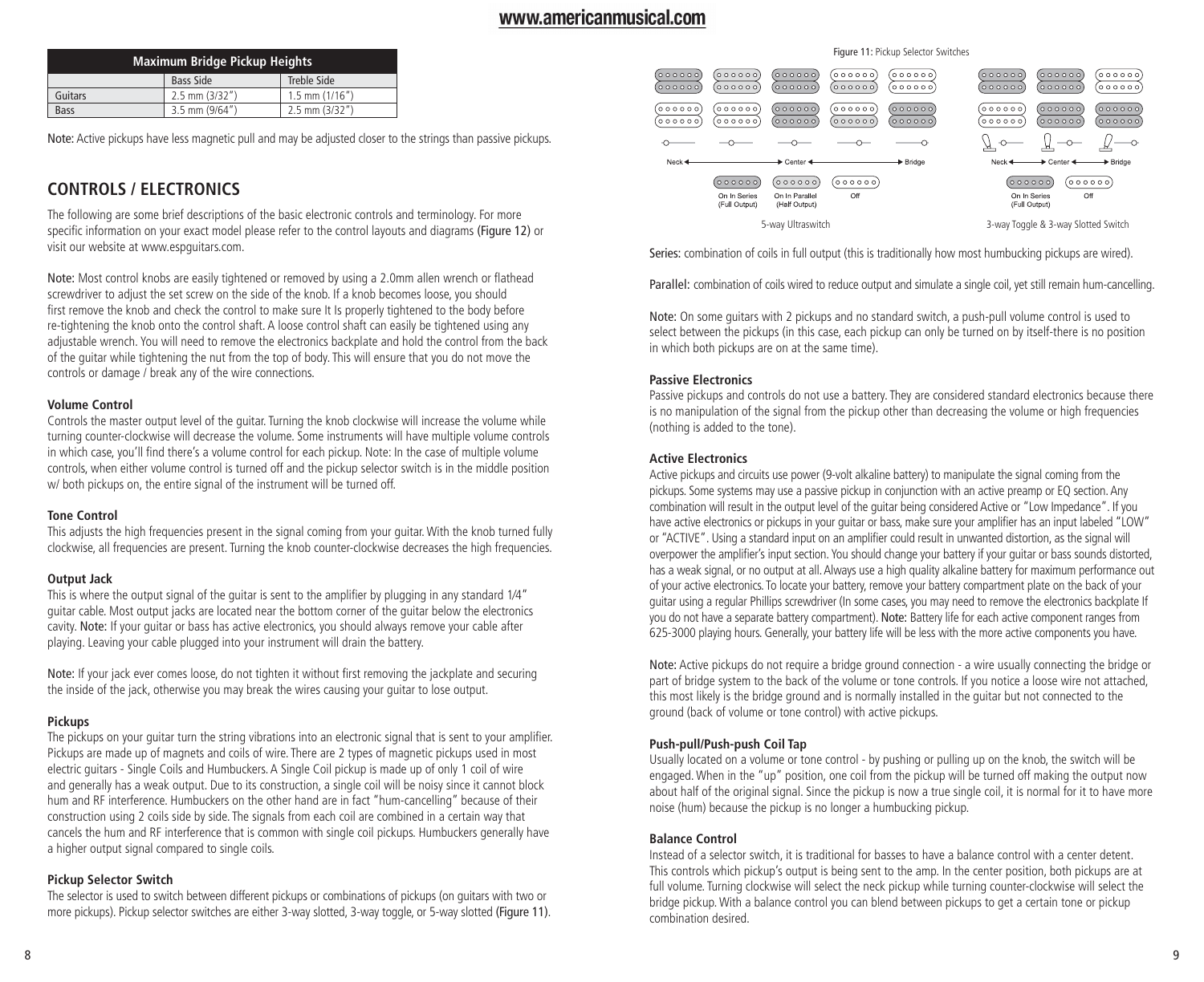## **Active Bass EQ Controls**

Most of our basses feature an active EQ system with 2 or 3 controls: bass boost/cut, mid boost/cut (only on a 3-band EQ), and treble boost/cut. All the controls have a center-detent which is the "0" position. Turning clockwise from that point increases the output of that frequency, while turning counter-clockwise from the center point decreases that frequency from the signal. Note: Active EQ systems require a 9V battery in order to function.

Figure 12: Control Layouts (For more up-to-date control layouts please visit our website.)



## **GUITAR BRIDGES**

The bridge on your instrument is located on the body behind the pickups. This is where the ball-ends of your strings are attached and follow over the string saddles. The string saddles are individually adjustable for intonating your guitar. On many bridges individual string heights can be adjusted via the saddle, while on other bridges this is simplified by having treble and bass side adjustments only. On the latter type there is a pre-set radius that sets your saddles in a curvature to match the radius of the neck. Some bridges allow the strings to be locked into place while others such as TonePros allow the bridge and tailpiece to be locked into place onto the bridge posts.

#### **Tune-o-matic**

This type of bridge has separate screws for intonating each string saddle, and height adjustment via the bridge's mounting screws using a flathead screwdriver (Figure 13). The ball-end of the strings are either attached to a stop-bar tailpiece, or fed through the body of the guitar ("string-thru") and over the bridge.



### **TonePros® Tune-o-matic**

This bridge starts as a stock Tune-o-matic and adds set-screws to lock down the bridge and tailpiece (Figure 14). By locking the bridge and tailpiece to the studs, the tone and sustain of the instrument is greatly improved. And since the bridge cannot move, the tuning and intonation of the guitar will remain locked in place. Another cool feature is that when restringing your instrument, you can cut all the strings off, flip the guitar around while you work on it and the bridge or tailpiece will stay locked to the body – no bridge parts will fall off.



Figure 14: TonePros Locking Bridge & Tailpiece

#### **Acoustic Bridge**

If you have an acoustic or semi-acoustic model, your bridge is made of rosewood like a traditional acoustic bridge and the bridge is glued to the top of your guitar. Restringing an acoustic bridge is done by inserting the ball-ends through the back of the bridge and feeding the strings over the top of the saddle, or inserting the ball-ends through the top of the bridge and holding them in place with the bridge pins. On this type of bridge, there are no simple string height or intonation adjustment screws. There is only 1 string saddle generally made from bone or plastic, and it is preset into the bridge at the intonation point. Adjusting string height requires the saddle to be removed and sanded down to achieve the desired string height. Note: This should only be done by a professional guitar repair technician.

## **Bigsby® Vibrato**

Used on our Xtone guitars, this classic design has a unique look and sound and is used for manually creating a true vibrato. A Bigsby is actually the tailpiece section of the bridge system and mounts behind a standard Tune-o-matic bridge (Figure 15). The strings are attached to pins on the bottom inside section of the back roller, and then fed underneath the front roller and over the Tune-o-matic bridge as normal. By pressing the handle the tone of all six strings will be flatted by approximately one half-tone if the handle is depressed approximately 1⁄2". In the same manner, if the handle is raised approximately 1⁄2" from the normal "at rest" position, all six strings will be sharped by approximately one-half tone.



Figure 15: Bigsby Vibrato

### **Vintage Tremolo**

Also referred to as a traditional tremolo, this bridge mounts to the top of the body without a recess route so the bridge sits on the top of the body. This type of tremolo is used for slight vibrato effects, not heavy dive-bombing or whammying effects such as a Floyd Rose locking tremolo. A vintage tremolo is mounted to the body with either 2 or 6 screws located at the front of the bridge. The strings are inserted through the back of the guitar through the backplate holes and into the block of the tremolo then strung over each string saddle. On this type of bridge, each saddle height is adjustable and the action height should be adjusted with the string saddles, not the mounting screws. The tremolo arm is threaded into the hole on the treble side of the bridge plate.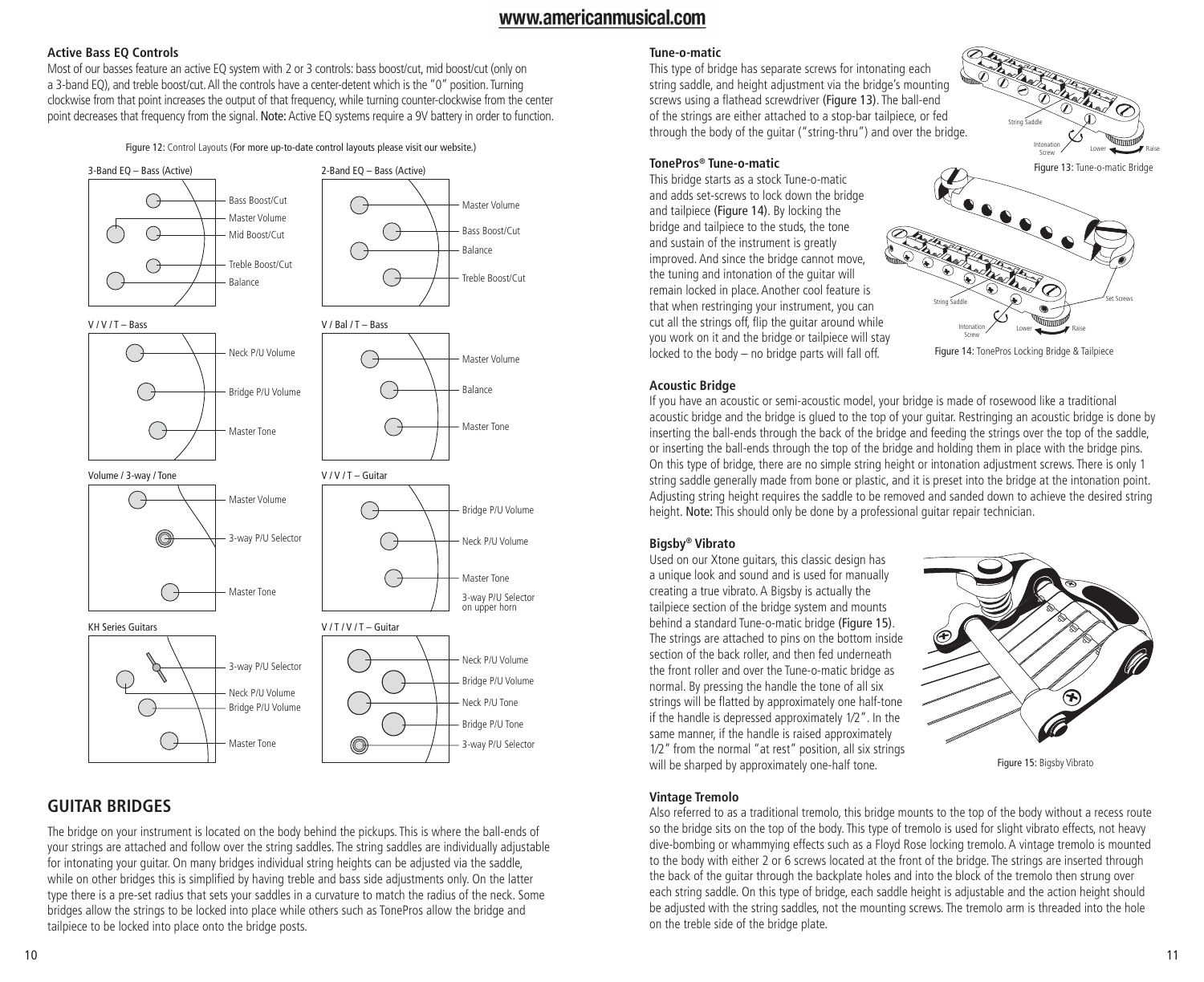## **Floyd Rose® Double-Locking Tremolo**

The Floyd Rose double-locking tremolo was popularized in the early 80's and has remained a popular system ever since. This system locks the strings both at the string saddle and the nut (Figure 16). By locking the string at both locations, there is minimal if any string slippage and almost no friction except at the point of the knife-edge/pivot studs. This results in a guitar that stays in tune extremely well, and allows the pitch of the strings to be manipulated via the tremolo arm or "whammy bar".

On ESP guitars, this bridge is almost always installed with a recess route in the body, allowing the bridge to rest lower than a traditional bridge. This also allows room for both pulling up in pitch and pushing down in pitch. This system is also referred to as a floating bridge since it does not rest against the body of the instrument.

An important thing to keep in mind about this system is that since this bridge uses springs in the back of the body to balance against the tension of the strings, any change in tuning or string gauge will drastically affect the performance and require adjustments to be made. The tremolo arm is inserted into a fitting on the treble side of the bridge and then the threaded collar on the arm can be tightened by hand to the desired level of tightness.



Figure 16: Floyd Rose Double-Locking Tremolo

Note: There are two versions of Floyd Rose licensed bridges found on ESP instruments and the main difference is the location of the string lock-down screws in relation to the string saddles. This alternate version is referred to as a Low-Profile design.

# **CHANGING STRINGS (Floyd Rose Double-Locking Tremolo)**

Note: We recommend that you only change one string at a time until you are familiar with this process. Removing all the strings at once will cause the tremolo to pull back into the recess route and will make it harder to change the strings and retune your guitar. Changing string gauges will also drastically change the settings and make the bridge lift up high off the body or sink back into the recess route.

## **Refer to Figure 16:**

- 1. Loosen pressure pad lock-down screws on locking nut using a 3mm allen wrench. Loosen string using tuning key and remove string completely using string cutter.
- 2. Loosen string lock-down screw on bridge using a 3mm allen wrench. Remove string from saddle.
- 3. Cut off ball-end of new string above the string winding and insert string in front of the string-lock block.
- 4. Tighten string lock-down screw so that it is snug. Note: Do not over tighten this screw as it can strip the threading inside the saddle.
- 5. Feed string through locking nut, under pressure pad, under string retainer and through tuning key post, wind a couple of turns down the tuning key post and tune to pitch. Note: There is no need to use special winding as described in the stringing & tuning section since your string will be locked down at the locking nut.
- 6. Repeat steps 1 5 for each string.
- 7. After replacing the desired string(s), tune all strings to pitch, stretch strings, and retune. You will have to re-tune your guitar a few times until the tremolo has settled and the guitar remains in tune. Once your guitar is holding tune, tighten all three pressure pad screws. Note: Make sure the orientation of the pressure pads match the drawing in Figure 16. If the pressure pads are not oriented properly in the locking nut, the strings will not lock down properly and you may experience tuning problems.

## **Fine Tuning**

Once your strings are locked at the nut, you can fine-tune your guitar using the fine tuners located on the tremolo behind the string saddles.

Note: If fine tuners run out of adjustment, loosen the pressure pad lock-down screws at the locking nut, adjust your fine tuners into the middle of their adjustment and retune using your tuning machines on the headstock. Once the tuning is stable, lock down the strings at the locking nut and you may use the fine tuners again.

## **Adjusting String Height**

There are 2 screws also referred to as pivot studs which raise or lower the Floyd Rose bridge (see diagram). These screws are located at the front of the bridge – one on the bass side and the other on the treble side. Turning the screws clockwise will lower that side of the bridge while turning counter-clockwise will raise that side of the bridge. Note: The base-plate of the bridge should be parallel to the top of the body. If the bridge-plate is angled too high or too low, you need to first adjust the spring tension located in the back cavity of the guitar before you adjust the bridge height using the pivot studs.

## **Adjusting Intonation**

Adjusting the intonation on a Floyd Rose bridge requires a few more steps and a little patience in comparison to most bridges. After you have determined which way the string saddle needs to be moved, loosen the pressure pad screw on the locking nut then loosen the string you will be adjusting. Next, loosen the saddle lock-down screw and move the saddle forward or backward. Tighten the saddle lockdown screw, tune string to pitch and check intonation. Continue repeating this process until the intonation is set. Once you are done, lock down the string at the nut by tightening the pressure pad screws.

## **Adjusting The "Float" Level (Spring Tension)**

The tremolo springs are located in the cavity on the back of the guitar. You must remove the plastic backplate to access the tremolo springs and adjustment claw. The tremolo springs are used to counter-act the tension of the strings and adjust the angle of the bridge on the top of the guitar. When your guitar is tuned to pitch, the tremolo's base plate should rest Loosen parallel to the top of the guitar body. If you notice your bridge angled upward or backward into the recess route, then you need to adjust the tremolo springs to bring the bridge back to the correct angle. If your tremolo is angled away from  $\circ$ the body, then the springs need to be tightened. If the tremolo is angled into the recess route, the springs need to be loosened. Loosen or tighten each screw about 1⁄4 turn if needed, then retune your instrument (Figure 17). You may need to repeat this process a few times until finally your bridge remains in tune and rests parallel to the top of the body. There are different combinations of spring placement that can be used based on your string gauge and tuning preference.

**Tighten** 

Figure 17: Adjusting Tremolo Springs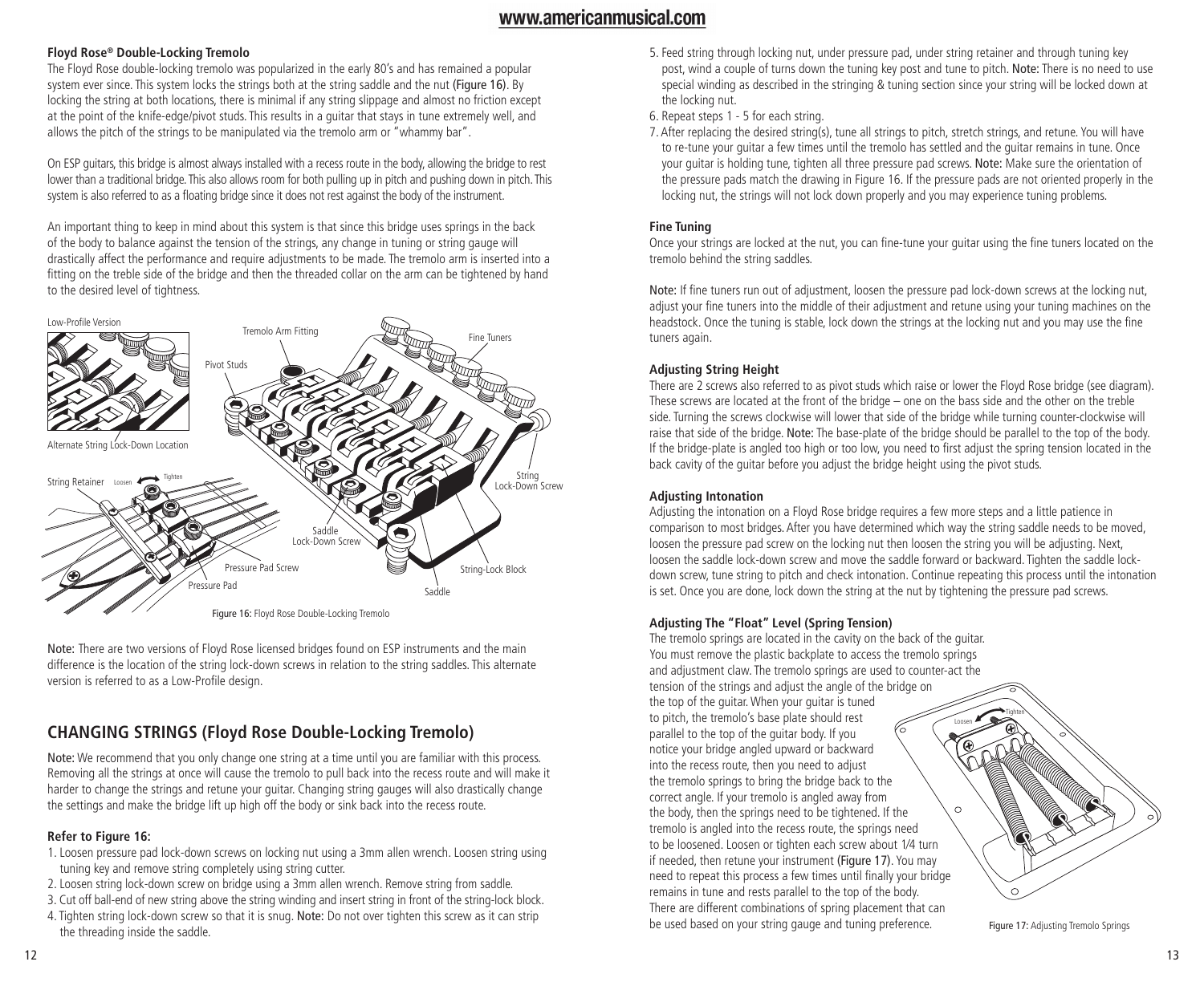From the factory, ESP guitars are setup with 3 springs that are connected to the inside 3 hooks on the spring claw and angle outward to the 1, 3, 5 position holes on the bridge block (Figure 18). Having the springs angled like this is the best way to counter-act against the string tension and bring your bridge back to its center point. An extra spring is included with all our tremolo-equipped guitars. This extra spring may be used if heavier string gauges are ever used on your guitar. You may also remove the middle spring using only 2 springs if you use light gauge strings and want the bridge to have a softer feel. Note: Using less springs may decrease tuning stability.



**Kahler®**

ESP guitars using Kahler bridges will also include a locking nut that will improve performance. The Kahler bridge operates on a cam system and allows extreme adjustment in pitch (both up and down) without altering the height of the strings over the saddle (they float on roller saddles). This bridge allows for individual string height, intonation, and side-to-side adjustment. Some Kahler bridges include a locking mechanism located behind the fine tuners which allows the bridge to be locked into place and used as a fixed bridge. Restringing is made simple with all Kahler systems, simply cut off old string and insert new string's ball-end into the notch located behind each string saddle. Feed through locking nut and tune to pitch. NOTE: You may need to loosen fine tuners slightly to gain access to insert the ball-end of string. NOTE: When your strings have been properly stretched and are holding tune, lock the strings at the nut & retune before using the tremolo.

## **BASS BRIDGES**

### **Deluxe (DB4 / DB5 / DB6)**

This is our simplest bass bridge designed for ease of use and maximum adjustment capabilities. Each saddle has 2 height adjustment screws for string action adjustment (use the 1.5mm allen wrench included with your bass). The intonation screws are at the back of the bridge and can be adjusted using a small Phillips screwdriver. This bass is strung traditionally with the string's ball-end feeding through the hole in the back of the bridge located behind each string saddle.

#### **BB604 / BB605**

These bridges are designed to allow maximum tone transfer from the strings through the body. They also have a "string thru body" option that is available on certain models (not available with 35" scale length

basses). If you have this option on your bass, you will be able to feed the string through the holes in the back of the body through the bridge and over the string saddles. You may also want to string the bass like normal, hooking the ball-end of the string at the back of the bridge section. Stringing through the body increases string tension, which may be desirable if using lower tunings (or simply to add string tension and beef up the tone of your bass).



There are 2 saddle height adjustment screws for each string to adjust the string action (use the 1.5mm allen wrench included with your bass). Use a small Phillips screwdriver to adjust the intonation screws located behind the back of the bridge section (Figure 19).

Figure 19: BB604 Bass Bridge

#### **Tune-o-matic Bass**

Just like a guitar tune-o-matic bridge, this is comprised of 2 sections – the bridge and the tailpiece. The tailpiece holds the ends of the strings in place and the strings are then strung over each string saddle. The saddles are individually adjustable for intonation and there are 2 screws to adjust the bass and treble sides for overall string height. Note: On 8-string basses, there will only be adjustment for each set of strings.

## **ESP GUITARS LIMITED LIFETIME WARRANTY & INSTRUMENT INFO**

NOTE: Please contact your authorized ESP Dealer or Distributor regarding all warranty claims.

Your new ESP instrument is warranted to be free of any defects in materials and workmanship if used under normal operating conditions for the life of the original retail purchaser, subject to the limitations described below. This warranty is non-transferable and applies only to the original purchaser when product is purchased as NEW from an Authorized ESP Dealer. Instruments sold as Factory Seconds do not carry a lifetime warranty, but are limited to a 90-day manufacturer's warranty. Electronic parts and guitar hardware are limited to a warranty period of one (1) year from date of purchase.

#### PLEASE NOTE: IN ORDER TO VALIDATE YOUR WARRANTY, RETURN YOUR WARRANTY REGISTRATION CARD TO ESP WITHIN THIRTY (30) DAYS FOLLOWING THE ORIGINAL DATE OF PURCHASE. PLEASE RETAIN YOUR SALES RECEIPT, AS IT IS YOUR PROOF OF PURCHASE, AND IS REQUIRED FOR ALL WARRANTY SERVICE REQUESTS. THIS WARRANTY IS EXTENDED TO THE ORIGINAL RETAIL PURCHASER ONLY AND IS NOT TRANSFERRABLE.

If this ESP instrument malfunctions at any time as a result of faulty materials or workmanship, ESP will repair the defect(s) or replace the instrument, as it deems appropriate, at its sole discretion. In the event that original materials are no longer available, ESP reserves the right to use materials regularly utilized at the time of repair. If replacement of customer's instrument is deemed necessary by our staff, ESP will replace the instrument with one of the same or most similar style of a value not in excess of the original purchase price of customer's instrument.

This limited lifetime warranty covers the cost of both labor and materials on any repair deemed necessary by our Warranty Department Representative for the lifetime of the original retail purchaser. In the unlikely event that the customer's instrument is destroyed, lost, or damaged beyond repair, while in the possession of ESP for warranty repair, ESP will replace that instrument with one of the same or most similar style of a value not in excess of the original purchase price of customer's instrument. Owner at owner's expense must carry any insurance covering the instrument, including but not limited to collector's value insurance.

#### This Warranty is Subject to the following Limitations and Exclusions

#### The following items are not covered by this warranty:

- 1. Any instrument whose serial number is missing, or has been altered or tampered with in any manner.
- 2. Any instrument that has been modified after original shipment from ESP.
- 3. Any instrument whose warranty registration card has been altered or upon which false information has been given.
- 4. Any factory-installed electronics and hardware after a period of one (1) year following the original date of purchase.
- 5. Any instrument that was NOT purchased from an Authorized ESP dealer, or upon which any unauthorized repair or service has been performed.
- 6. The cost of an initial setup and regular maintenance of your new instrument, including neck/truss rod adjustments, string changes, action adjustment, and intonation.
- 7. Normal wear and tear on any serviceable part of the instrument including electronic controls and switches, jacks, worn frets, plated surfaces, tuning machines, string replacement, scratches in pickguards or plastic parts, saddles and nuts; normal paint wear and tear including damages, discoloration, and paint shrinkage of the instrument finish for any reason.
- 8. The labor reimbursement cost or parts replacement cost of any repair not authorized or performed by ESP.
- 9. Damage as a result of strap button pulling out of body (Note: Factory straps mounted to the body can only withstand so much pressure. They are not intended to withstand any severe abuse. If player will be using a strap, ESP recommends that player check strap and buttons prior to use in order to avoid any mishaps. ESP will not be responsible for any such claims.)
- 10. Defects in finishes such as cracks, splitting, or warping of wood due to changes in temperature or humidity, exposure to sun, fire, moisture, body salts and acids, other chemicals or non-industry approved polishes.
- 11. Instruments that have been subjected to extreme humidity or temperature conditions.
- 12. Subjective issues such as tonal characteristics, grade and color of wood or finish.
- 13. Playability of an instrument whose "action", or string height, is lower than recommended standard "action" settings defined in the ESP owner's manual.
- 14. Case and case hardware wear and tear of any kind.
- 15. Shipping damages of any kind.
- 16. Freight charges to ESP or Authorized ESP Dealer for customer owned goods.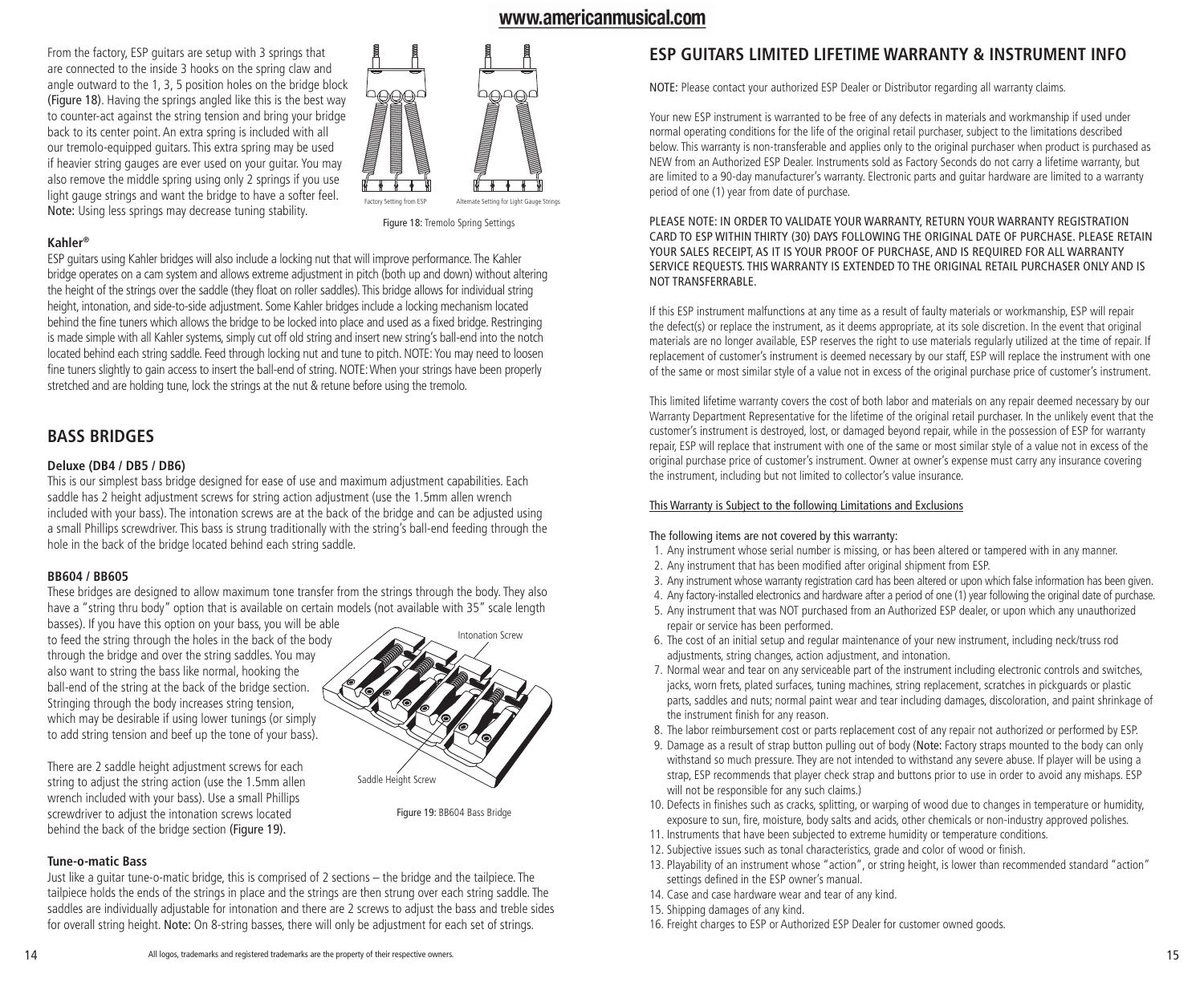- 17. All other defects, deterioration, and damage due to normal use, wear and tear, aging, misuse, neglect, improper operation, abuse, accident, theft, or acts of Nature.
- 18. Any and all charges if no problem is found at time of repair/inspection.
- 19. Any and all charges incurred from priority service requests (Rush Service) or priority shipping for replacement parts or return of customer's merchandise.

ESP assumes no liability neither for property damage resulting from failure of this product nor for any loss of income, satisfaction, or damages arising from the loss of use of same due to defects or availability of same during service.

THE FOREGOING CONSTITUTES THE ONLY WARRANTY MADE BY ESP WITH RESPECT TO THE PRODUCTS AND IS MADE EXPRESSLY IN LIEU OF ALL OTHER WARRANTIES EXPRESSED OR IMPLIED. Any implied warranties, including without limitation, any implied warranties of merchantability or fitness for any particular purpose, imposed under state law are limited to the duration of this limited warranty. Some states do not allow limitations on how long an implied warranty lasts, so the above limitations may not be applicable to you.

ESP SHALL NOT BE HELD LIABLE FOR ANY SPECIAL, INDIRECT CONSEQUENTIAL, INCIDENTAL, OR OTHER SIMILAR DAMAGES SUFFERED BY THE PURCHASER OR ANY THIRD PARTY, INCLUDING, WITHOUT LIMITATION, DAMAGES FOR LOSS OF PROFIts OR BUSINESS OR DAMAGES RESULTING FROM USE OR PERFORMANCE OF THE INSTRUMENT, WHETHER IN CONTRACT OR IN TORT, EVEN IF ESP OR Its AUTHORIZED REPRESENTATIVE HAS BEEN ADVISED OF THE POSSIBILITY OF SUCH DAMAGES, AND ESP SHALL NOT BE LIABLE FOR ANY EXPENSES, CLAIMS, OR SUIts ARISING OUT OF OR RELATING TO ANY OF THE FORGOING.

#### How to Obtain Warranty Service

If you experience any malfunction that is covered under ESP's Limited Lifetime Warranty, you should notify the ESP Dealer where the instrument was purchased. If this Dealer is not available, please contact your nearest ESP Dealer or Distributor. The Dealer must ship the instrument, freight and insurance pre-paid to ESP.

PLEASE NOTE: Owner carrying Original Purchaser's Limited Lifetime Warranty is responsible for all freight & insurance costs to ship instrument to ESP or nearest Authorized ESP Dealer. For a list of authorized ESP Dealers and Distributors, please visit our website at www.espguitars.com.

Dealer must contact ESP for information and authorization to return any ESP product. No instrument may be returned to ESP without such prior Authorization.

PLEASE NOTE: If Return Merchandise Authorization number (RMA#) is not clearly marked on packages being returned to ESP, they WILL BE REFUSED!

Only Authorized ESP Dealers & ESP's own service center may perform warranty service and any service performed by unauthorized persons will void this warranty. ESP shall not be held liable for any and all defects or damage caused by services performed by unauthorized persons.

ALL instruments returned to ESP must include a complete written description of the malfunction of the instrument. After returned instrument is inspected upon its arrival, ESP or the Authorized ESP Dealer will advise the Owner of the approximate date of completion. The repaired instrument or part will be returned to the Dealer or Owner freight and insurance prepaid.

No representative or other person is authorized to assume for ESP any liability except as stated in this warranty. This warranty gives you specific rights, which vary from state to state.

PLEASE NOTE: ESP does not offer repair service of any kind other than warranty repair service. If your guitar needs any service or maintenance that is not covered under warranty, it should be taken to any qualified professional.

For more information:

Write: ESP Guitars Warranty Service Center 10913 Vanowen St., North Hollywood, CA 91605 Call: 1-800-423-8388 Online: www.espguitars.com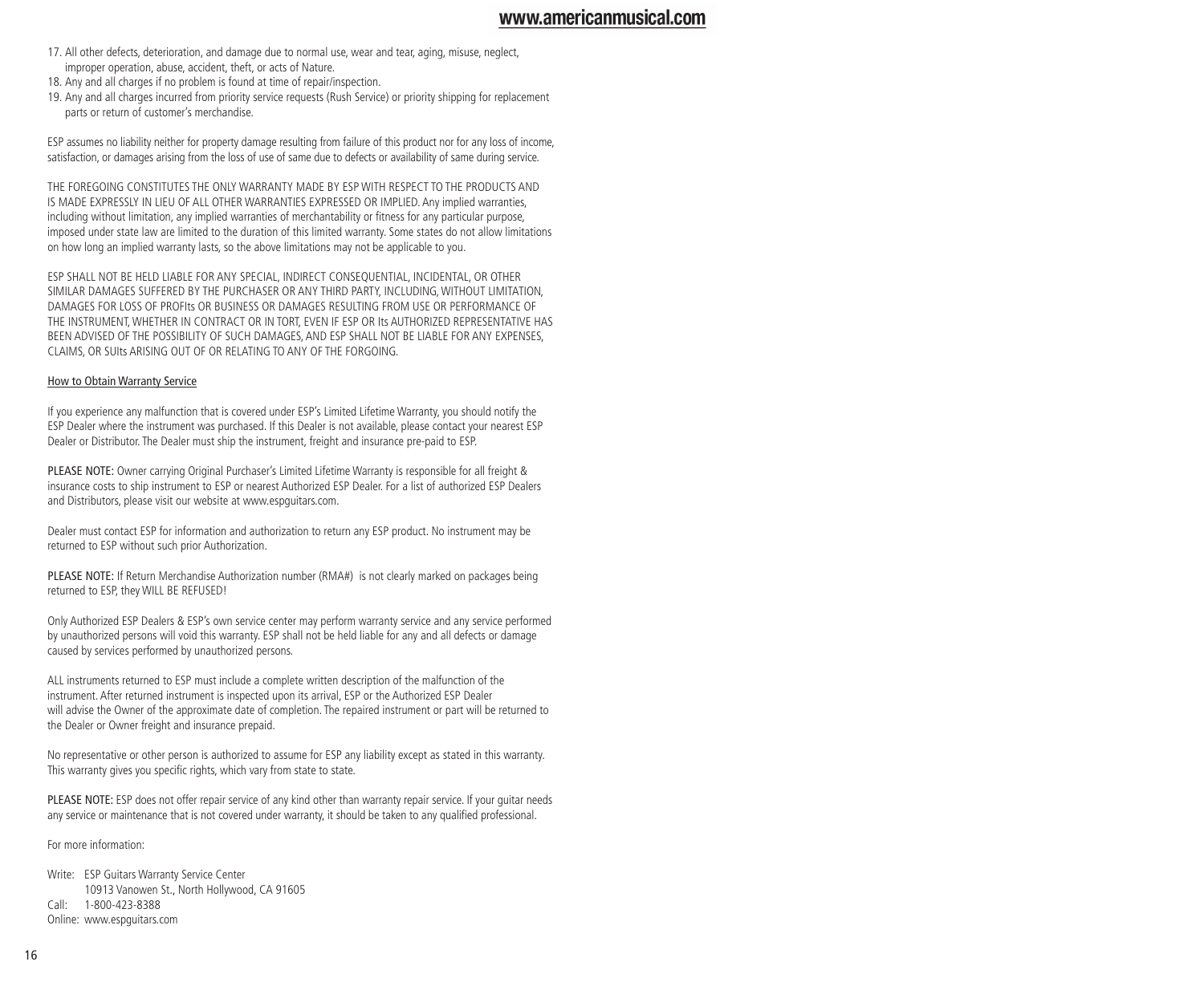| www.americanr                                                                                                                                                                                                                                                                                                        |
|----------------------------------------------------------------------------------------------------------------------------------------------------------------------------------------------------------------------------------------------------------------------------------------------------------------------|
| <b>INSTRUMENT INFORMATION (Fill Out And Save For Your Records!)</b><br>DEALER INFORMATION                                                                                                                                                                                                                            |
|                                                                                                                                                                                                                                                                                                                      |
| Purchase Date: Purchased From: 2008 2010 2020 2020 2021 2022 2021 2022 2021 2022 2022 2022 2022 2022 2022 2022                                                                                                                                                                                                       |
|                                                                                                                                                                                                                                                                                                                      |
| <b>Dealer Phone: Example 2018 19:30 Phone 20:30 Phone 20:30 Phone 20:30 Phone 20:30 Phone 20:30 Phone 20:30 Phone 20:30 Phone 20:30 Phone 20:30 Phone 20:30 Phone 20:30 Phone 20:30 Phone 20:30 Phone 20:30 Phone 20:30 Phone 20</b>                                                                                 |
| INSTRUMENT INFORMATION                                                                                                                                                                                                                                                                                               |
|                                                                                                                                                                                                                                                                                                                      |
|                                                                                                                                                                                                                                                                                                                      |
| Custom Order #: The Trial Inspection: The Trial Institution of the Trial Institution of the Trial Institution of the Trial Institution of the Trial Institution of the Trial Institution of the Trial Institution of the Trial                                                                                       |
| <b>SPECIFICATIONS</b>                                                                                                                                                                                                                                                                                                |
| <b>Body:</b> Nahogany Naple Agathis Basswood Alder Ash Nalnut                                                                                                                                                                                                                                                        |
| DETACH HERE & SEND TO ESP<br><b>Body Top:</b> $\Box$ N/A $\Box$ Flamed Maple $\Box$ Quilted Maple $\Box$ Spalted Maple $\Box$ Ebony                                                                                                                                                                                  |
|                                                                                                                                                                                                                                                                                                                      |
| Construction: □ Bolt-On □ Set Neck □ Neck-thru □ Set-thru                                                                                                                                                                                                                                                            |
| Pickups: <b>□</b> ESP ■ EMG® (active) ■ EMG-HZ (passive) ■ Dimarzio®<br>■ Seymour Duncan® ■ Duncan Designed™ ■ Basslines® ■ B-Band®                                                                                                                                                                                  |
|                                                                                                                                                                                                                                                                                                                      |
| Active Electronics: <b>□</b> 3-band EQ □ 2-band EQ □ Tone Boost □ Boost Switch<br>EMG SPC Control B-Band 1 Other:                                                                                                                                                                                                    |
| <b>Bridge:</b> Floyd Rose Original Floyd Rose 1000 Series Floyd Rose Special<br>$\Box$ Licensed Floyd Rose $\Box$ Kahler $\Box$ Vintage Tremolo $\Box$ Bigsby Licensed Vibrato<br>□ Tune-o-matic □ TonePros □ Wilkinson® □ Bass □ Hipshot®<br>String-thru-body Bass 100 Other: 1999 String-thru-body Bass 100 Other: |
| Tuners: <b>■</b> ESP ■ ESP Locking ■ Sperzel ■ Gotoh® Magnum Lock ■ Gotoh                                                                                                                                                                                                                                            |
| Other: <b>■</b> Schaller Straplock ■ Earvana® Compensated Nut ■ Earvana Compensated Saddle                                                                                                                                                                                                                           |

| musical.com       | <b>WARRANTY R</b><br>Please fill out the fo |
|-------------------|---------------------------------------------|
|                   | <b>INSTRUM</b>                              |
| Model<br>Serial # |                                             |

**REGISTRATION** (Detach & Send to ESP)

following information to register your instrument.

| Model                 | Finish                     |                |
|-----------------------|----------------------------|----------------|
|                       |                            |                |
| Serial #              |                            | Custom Order#  |
|                       | PERSONAL INFORMATION       |                |
|                       |                            |                |
| First Name            | Last Name                  |                |
|                       |                            |                |
| <b>Street Address</b> |                            |                |
| City                  | State                      | Zip            |
|                       |                            |                |
| Country               | Age                        | Gender         |
|                       |                            |                |
| Phone Number          | Email                      |                |
|                       | DEALER INFORMATION         |                |
|                       |                            |                |
| Purchased From        |                            |                |
|                       |                            |                |
| City                  |                            | State          |
|                       |                            |                |
| Country               | Purchase Date              | Purchase Price |
|                       | OPTIONAL INFORMATION       |                |
|                       |                            |                |
|                       |                            |                |
|                       |                            |                |
|                       |                            |                |
|                       | Favorite Artist/Band: 2008 |                |
|                       |                            |                |
|                       |                            |                |